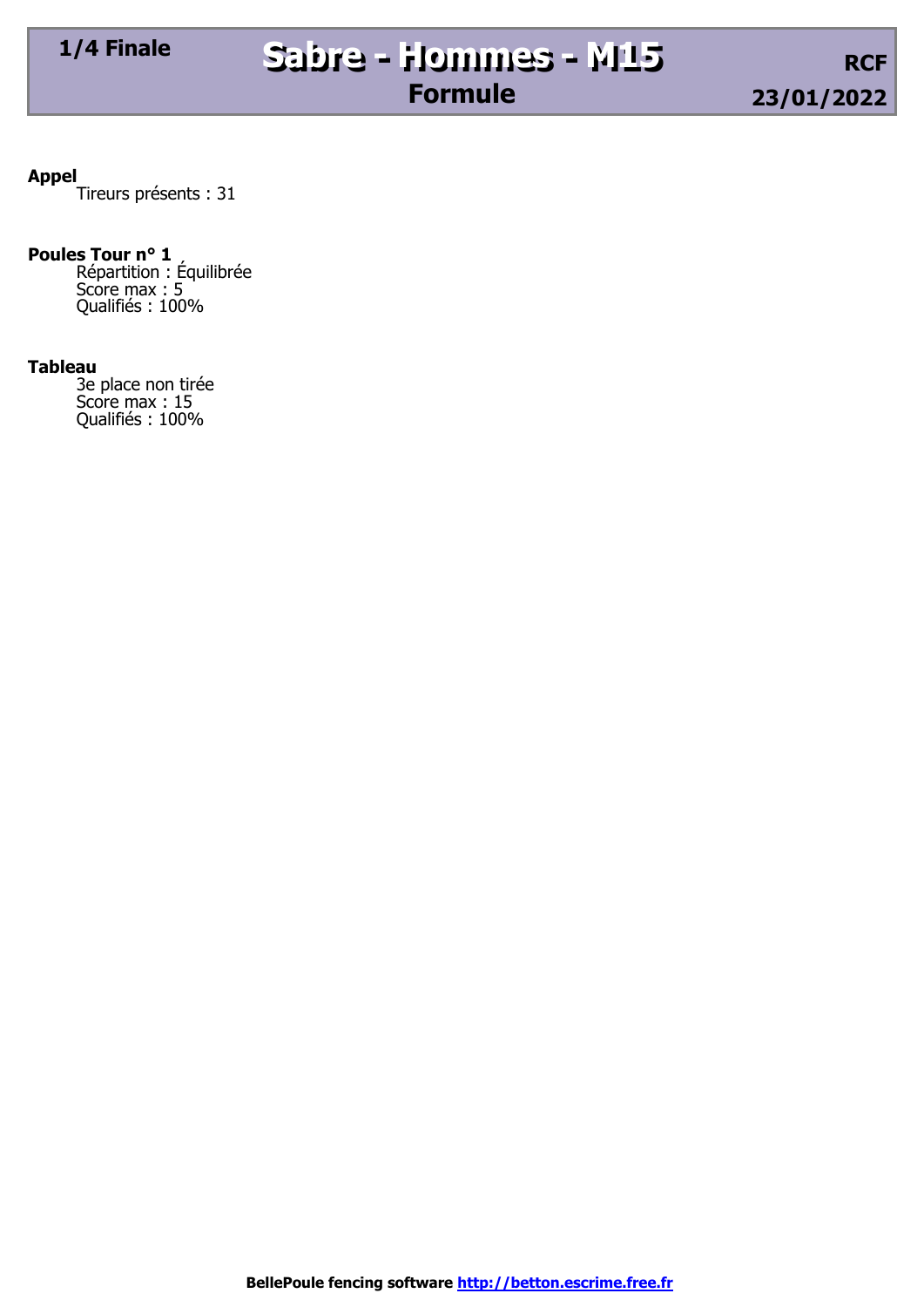# **Appel**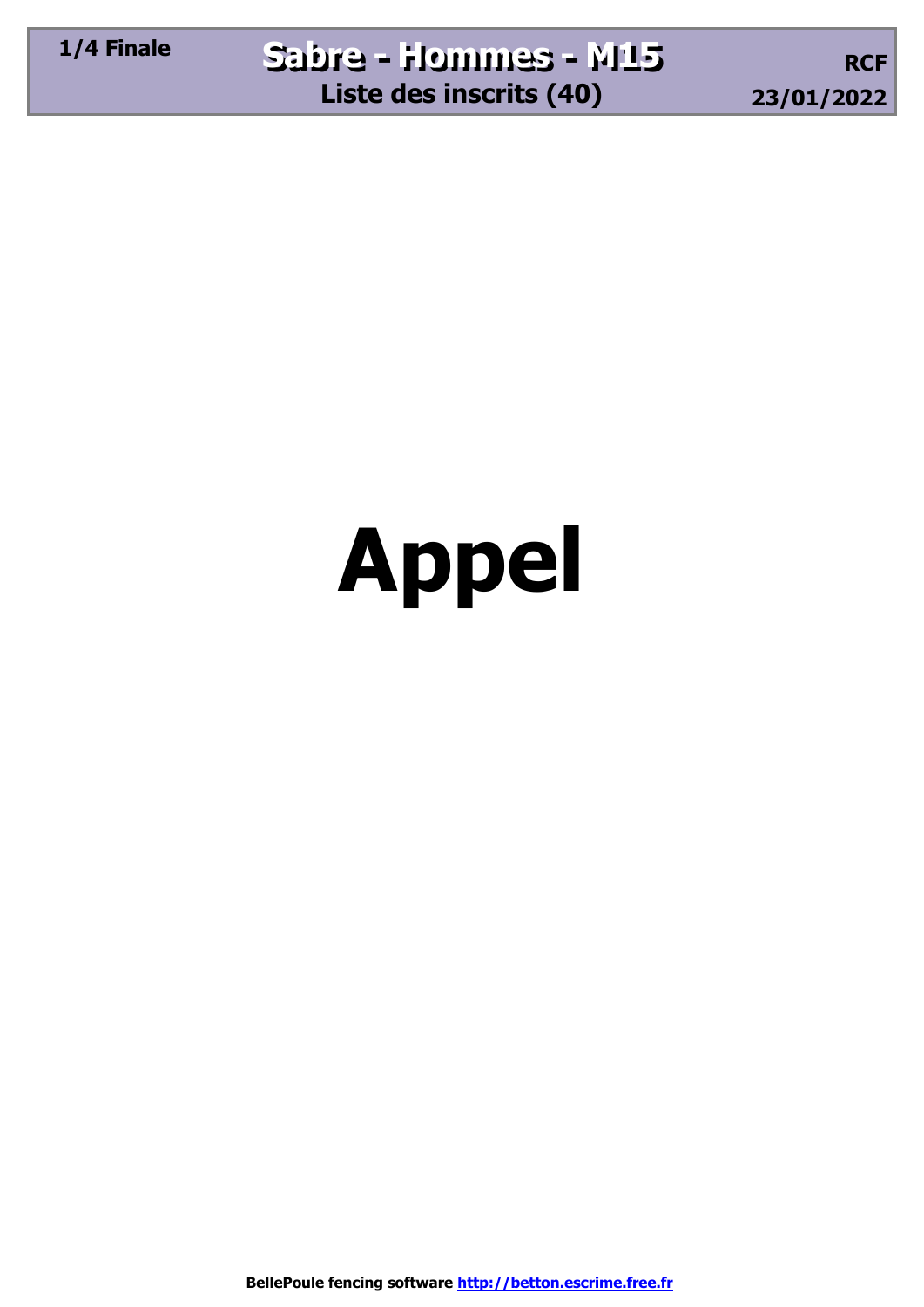### **1/4 Finale Sabre - Hommes - M15 Sabre - Hommes - M15 Liste des inscrits (40)**

| présence      | nom                        | prénom          | date de naissance | sexe | club                | CID              | région |            | nation classement licence |              |
|---------------|----------------------------|-----------------|-------------------|------|---------------------|------------------|--------|------------|---------------------------|--------------|
| Ï             | <b>CHOUEIRY</b>            | Michel          | 26/09/2007        | ď    | <b>CHARENTON</b>    | 30               | *      | <b>FRA</b> | $\mathbf{1}$              | 260941800393 |
| $\mathscr{Q}$ | <b>GARRIGUE</b>            | Louis           | 25/12/2007        | ď    | <b>CERGY CE</b>     | תו               | *      | <b>FRA</b> | $\overline{2}$            | 280952120259 |
| Ï             | <b>BLOIN</b>               | Maxence         | 30/03/2008        | ď    | <b>MAISONS ALF</b>  | 30               | *      | <b>FRA</b> | 3                         | 260941880323 |
| $\mathscr{Q}$ | <b>GA SAO</b>              | Lylian          | 30/05/2007        | ď    | PARIS USM           | Q                | *      | <b>FRA</b> | 4                         | 270750360322 |
| Ï             | <b>SUSIN</b>               | Pablo           | 26/06/2007        | ď    | <b>PARIS RCF</b>    | Ø                | ☀      | <b>FRA</b> | 5                         | 270750471502 |
| $\mathscr{Q}$ | <b>TABET</b>               | Elias           | 29/04/2007        | ď    | <b>MAISONS ALF</b>  | $\frac{1}{2}$    | ☀      | <b>FRA</b> | 6                         | 260941880341 |
| Ï             | <b>RUBY CECHETTI</b>       | Timéo           | 21/09/2007        | ď    | <b>CHARENTON</b>    | 32               | ☀      | <b>FRA</b> | 7                         | 260941800374 |
| $\mathscr{Q}$ | <b>HAUVETTE</b>            | Maxence         | 22/08/2007        | ď    | <b>MAI LAFFITTE</b> | תנו              | ☀      | <b>FRA</b> | 8                         | 280780950418 |
| $\mathscr{Q}$ | <b>BRISSON-TURGNE</b>      | Tehen           | 10/01/2010        | ď    | PARIS USM           | Q                | ☀      | <b>FRA</b> | 10                        | 270750360591 |
| $\mathscr{Q}$ | <b>BOURGOGNE COLONNA</b>   | <b>Baptiste</b> | 17/05/2008        | ď    | PARIS USM           | Q                | ☀      | <b>FRA</b> | 11                        | 270750360367 |
| Ï             | <b>CHIVORET</b>            | <b>Basile</b>   | 02/03/2007        | ď    | <b>CHARENTON</b>    | 30               | ☀      | <b>FRA</b> | 12                        | 260941800441 |
|               | <b>RIEU</b>                | Gabriel         | 10/04/2007        | ď    | <b>CHARENTON</b>    | $\frac{1}{2}$    | ☀      | <b>FRA</b> | 14                        | 260941800706 |
| $\mathscr{Q}$ | <b>DANARD BELLANGER</b>    | Guillaume       | 19/01/2008        | ď    | PARIS RCF           | Ø                | ☀      | <b>FRA</b> | 15                        | 270750471495 |
| $\mathscr{Q}$ | <b>DOMENECH</b>            | Anatole         | 26/09/2007        | ď    | PARIS USM           | Q                | *      | <b>FRA</b> | 16                        | 270750360686 |
| $\mathscr{Q}$ | <b>GUILLEMIN</b>           | Natanael        | 22/05/2007        | ď    | <b>MAI LAFFITTE</b> | תי               | *      | <b>FRA</b> | 17                        | 280780950417 |
|               | CHANAY                     | Joachim         | 20/12/2007        | ď    | <b>CHARENTON</b>    | $\frac{1}{2}$    | ☀      | <b>FRA</b> | 18                        | 260941800606 |
| Ï             | <b>AIT OUFELLA</b>         | <b>Matiss</b>   | 26/06/2008        | ď    | <b>MAISONS ALF</b>  | ПÓ               | *      | <b>FRA</b> | 19                        | 260941880407 |
| $\mathscr{Q}$ | SOUILLARD-LADEVEZE         | Lysandre        | 23/03/2008        | ď    | <b>MAI LAFFITTE</b> | תנו              | ☀      | <b>FRA</b> | 21                        | 280780950420 |
| Ï             | <b>GIRARD</b>              | Remi            | 29/05/2007        | ď    | <b>MAISONS ALF</b>  | 30               | ☀      | <b>FRA</b> | 22                        | 260941880359 |
| $\mathscr{Q}$ | <b>MORET</b>               | Côme            | 27/09/2008        | ď    | PARIS USM           | Q                | ☀      | <b>FRA</b> | 24                        | 270750360405 |
|               | PESSONNIER HUGUENIN        | Kenshin         | 13/12/2007        | ď    | <b>KREMLIN CSA</b>  | 30               | ☀      | <b>FRA</b> | 25                        | 260941860230 |
| $\mathscr{Q}$ | <b>TOSSEGHINI</b>          | Lucas           | 19/02/2007        | ď    | <b>CLAMART CE</b>   | תנו              | ☀      | <b>FRA</b> | 27                        | 280921550502 |
| Ï             | <b>LECOQ</b>               | Alban           | 06/09/2007        | ď    | <b>AULNAY CE</b>    | 30               | ₩      | <b>FRA</b> | 29                        | 260931610378 |
| Í             | <b>SABOURIN</b>            | Simon           | 14/05/2007        | ď    | <b>COMBS VILLE</b>  | $\frac{1}{2}$    | ∗      | <b>FRA</b> | 31                        | 260770590301 |
|               | <b>MEVEL</b>               | Arsène          | 20/05/2009        | ď    | <b>CHARENTON</b>    | 30               | ☀      | <b>FRA</b> | 32                        | 260941800498 |
|               | <b>NADAL NOROY</b>         | Jean Jacques    | 28/05/2008        | ď    | <b>GIF SUR YVET</b> | תנו              | ☀      | <b>FRA</b> | 35                        | 280911190250 |
| Ï             | <b>TARDIEN</b>             | Nathan          | 21/05/2008        | ď    | <b>COMBS VILLE</b>  | 30               | ☀      | <b>FRA</b> | 36                        | 260770590353 |
| $\mathscr{Q}$ | <b>AUVRAY</b>              | Clement         | 07/06/2007        | ď    | PARIS USM           | Q                | ☀      | <b>FRA</b> | 39                        | 270750360586 |
|               | <b>KULESZA</b>             | Loïs            | 30/08/2008        | ď    | <b>KREMLIN CSA</b>  | 30               | ☀      | <b>FRA</b> | 40                        | 260941860264 |
|               | WEI                        | Milan           | 30/08/2007        | ď    | PARIS RCF           | Q                | ☀      | <b>FRA</b> | 41                        | 270750471519 |
|               | <b>RABHI</b>               | Redouane        | 13/02/2008        | ď    | <b>KREMLIN CSA</b>  | 30               | ☀      | <b>FRA</b> | 42                        | 260941860212 |
| $\mathscr{Q}$ | <b>PANEK</b>               | Allan           | 14/11/2008        | ď    | <b>MAISONS ALF</b>  | $\frac{1}{2}$    | *      | <b>FRA</b> | 46                        | 260941880729 |
| Ï             | <b>FAKHOUR</b>             | Assad           | 20/10/2007        | ď    | <b>AULNAY CE</b>    | 30               | *      | <b>FRA</b> | 50                        | 260931610316 |
| $\mathscr{Q}$ | <b>JEZEQUEL</b>            | Leandre         | 04/03/2008        | ď    | <b>AULNAY CE</b>    | $\frac{1}{2}$    | ☀      | <b>FRA</b> | 51                        | 260931610282 |
| Ï             | <b>ASSOULINE</b>           | Raphael         | 29/11/2008        | ď    | <b>PARIS RCF</b>    | Q                | ∗      | <b>FRA</b> | 998                       | 270750471508 |
| $\mathscr{Q}$ | <b>TASTEYRE</b>            | Amaury          | 07/08/2009        | ď    | <b>PARIS RCF</b>    | ູ                | ☀      | <b>FRA</b> | 999                       | 270750471510 |
| Ï             | MOREAU-LOPEZ DE DICASTILLO | Tomas Joseph    | 15/11/2009        | ď    | <b>CHARENTON</b>    | IЮ               | ∗      | <b>FRA</b> | 999                       | 260941800640 |
|               | DU BOIS DE GAUDUSSON       | Maxime          | 05/09/2008        | ď    | <b>PARIS RCF</b>    | Q                | ∗      | <b>FRA</b> | 0                         | 270750471669 |
| Ï             | <b>LARRIEU</b>             | Victor          | 23/06/2007        | ď    | <b>GIF SUR YVET</b> | IJ               | ∗      | <b>FRA</b> | $\Omega$                  | 280911190293 |
| $\mathscr{Q}$ | <b>LORIEUX</b>             | Antonin         | 27/05/2007        | ď    | <b>ISLE ADAM CE</b> | $\boldsymbol{m}$ | ☀      | <b>FRA</b> | 0                         | 280952000211 |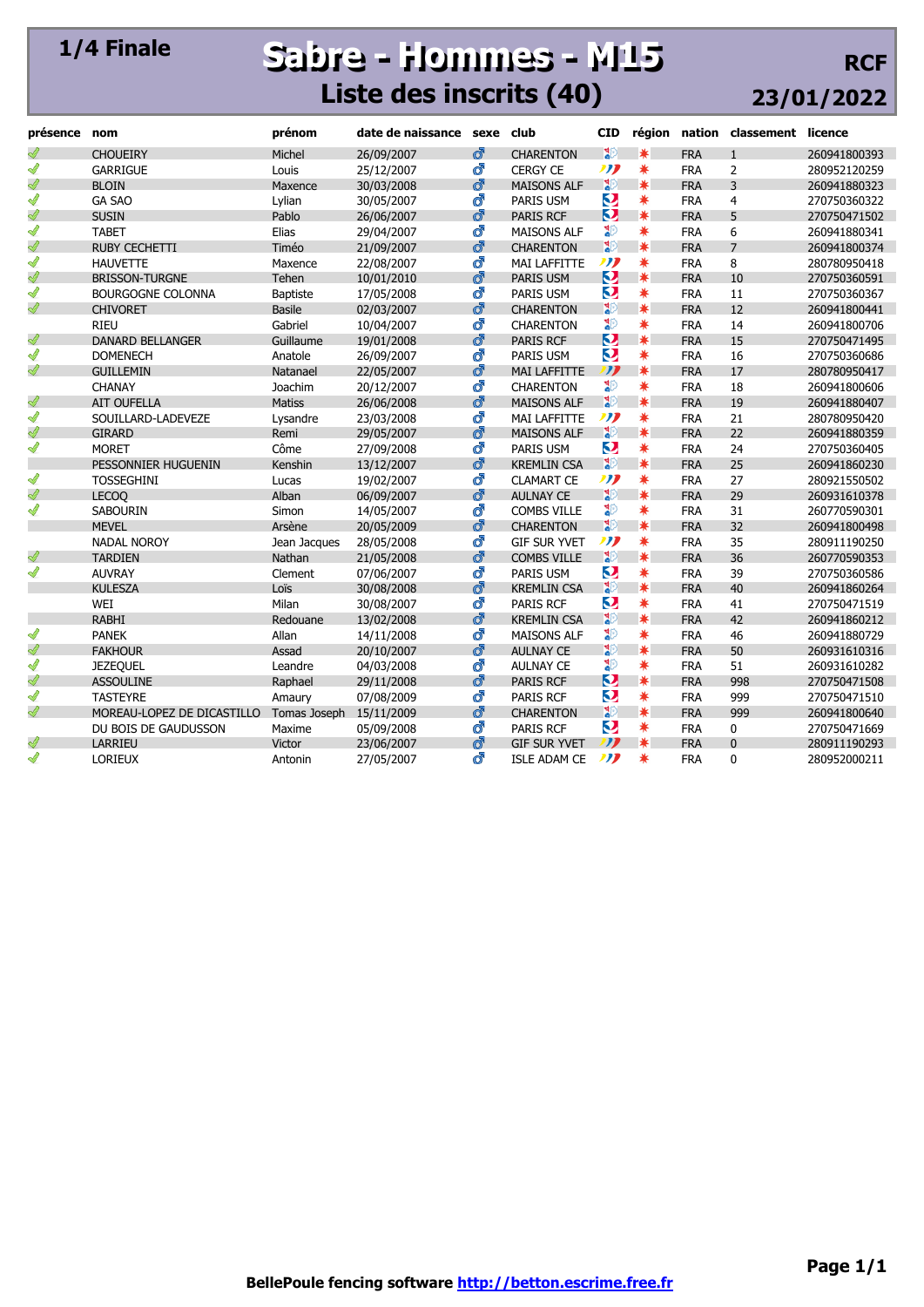# **Composition des poules Tour n° 1**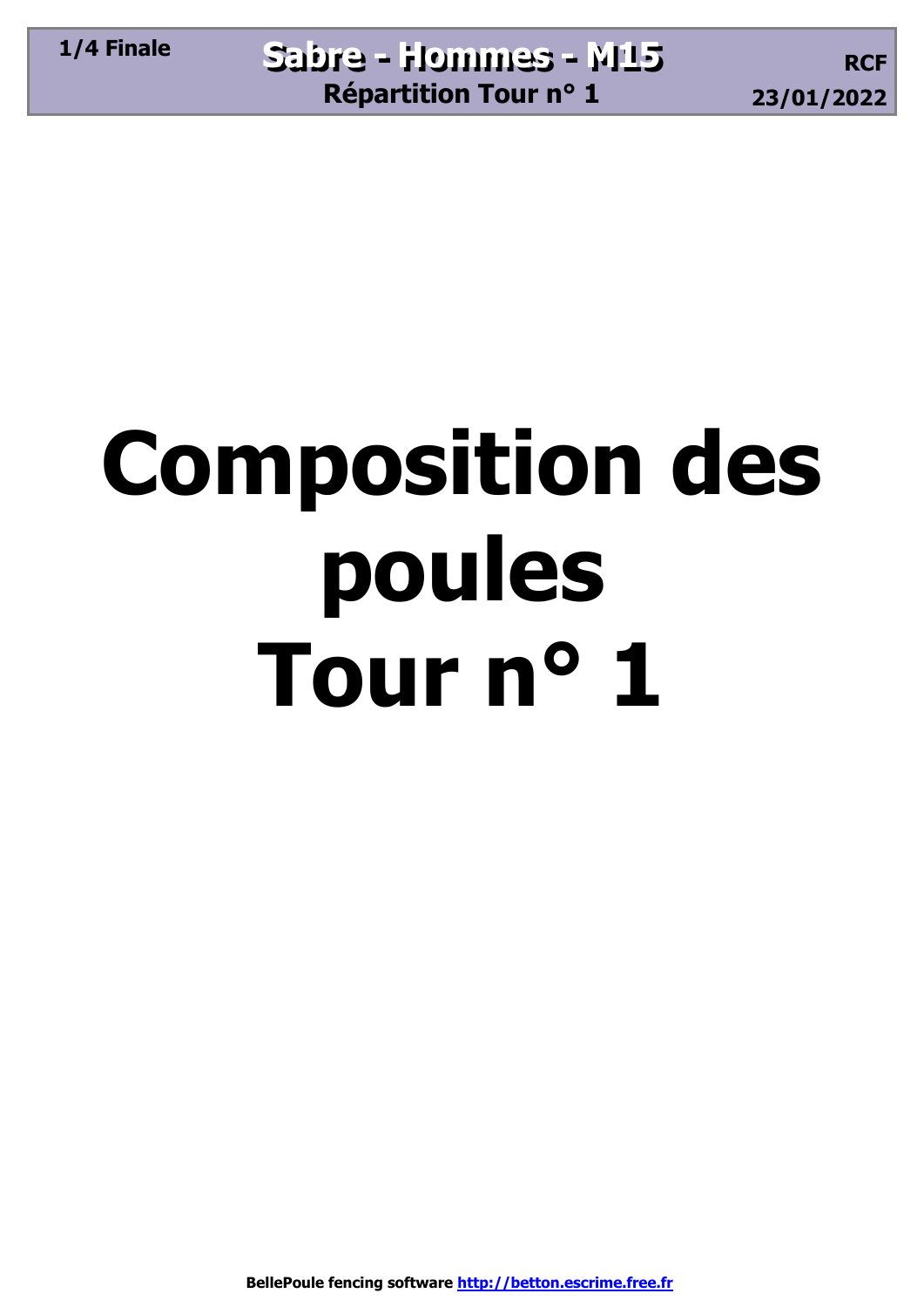### 1/4 Finale

### Sabre - Hommes - M15 Répartition Tour n° 1



### Soule n° 01

| 1 CHOUEIRY                              |        | Michel CHARENTON     |
|-----------------------------------------|--------|----------------------|
| 8 HAUVETTE                              |        | Maxence MAI LAFFITTE |
| 10 BOURGOGNE COLONNA Baptiste PARIS USM |        |                      |
| 20 LECOQ                                |        | Alban AULNAY CE      |
| 24 PANEK                                |        | Allan MAISONS ALF    |
| <b>30 LARRIEU</b>                       | Victor | <b>GIF SUR YVET</b>  |
| 31 LORIEUX                              |        | Antonin ISLE ADAM CE |

### $\blacktriangledown$  Poule n° 03

| 3 BLOIN                      |      | Maxence MAISONS ALF          |
|------------------------------|------|------------------------------|
|                              |      | 11 CHIVORET Basile CHARENTON |
| 13 DOMENECH Anatole          |      | PARIS USM                    |
| 18 MORET                     | Côme | <b>PARIS USM</b>             |
| 25 FAKHOUR Assad             |      | <b>AULNAY CE</b>             |
| 28 TASTEYRE Amaury PARIS RCF |      |                              |

### $\blacktriangledown$  Poule n° 05

|  | 5 SUSIN                                     | Pablo        | <b>PARIS RCF</b>   |
|--|---------------------------------------------|--------------|--------------------|
|  | 6 TABET                                     | <b>Flias</b> | <b>MAISONS ALF</b> |
|  | 16 SOUILLARD-LADEVEZE Lysandre MAI LAFFITTE |              |                    |
|  | <b>19 TOSSEGHINI</b>                        |              | Lucas CLAMART CE   |
|  | 23 AUVRAY                                   |              | Clement PARIS USM  |
|  | 26 JEZEQUEL                                 |              | Leandre AULNAY CE  |
|  |                                             |              |                    |

### Poule nº 02

| 2 GARRIGUE                                           | Louis     | <b>CERGY CE</b>    |
|------------------------------------------------------|-----------|--------------------|
| 9 BRISSON-TURGNE                                     | Tehen     | <b>PARIS USM</b>   |
| <b>12 DANARD BELLANGER</b>                           | Guillaume | <b>PARIS RCF</b>   |
| <b>15 AIT OUFELLA</b>                                | Matiss    | <b>MAISONS ALF</b> |
| 22 TARDIEN                                           | Nathan    | <b>COMBS VILLE</b> |
| 29 MOREAU-LOPEZ DE DICASTILLO Tomas Joseph CHARENTON |           |                    |

### $\blacktriangledown$  Poule n° 04

|  | 4 GA SAO              | Lylian | PARIS USM             |
|--|-----------------------|--------|-----------------------|
|  | 7 RUBY CECHETTI Timéo |        | <b>CHARENTON</b>      |
|  | 14 GUILLEMIN          |        | Natanael MAI LAFFITTE |
|  | 17 GIRARD             |        | Remi MAISONS ALF      |
|  | 21 SABOURIN           |        | Simon COMBS VILLE     |
|  | 27 ASSOULINE          |        | Raphael PARIS RCF     |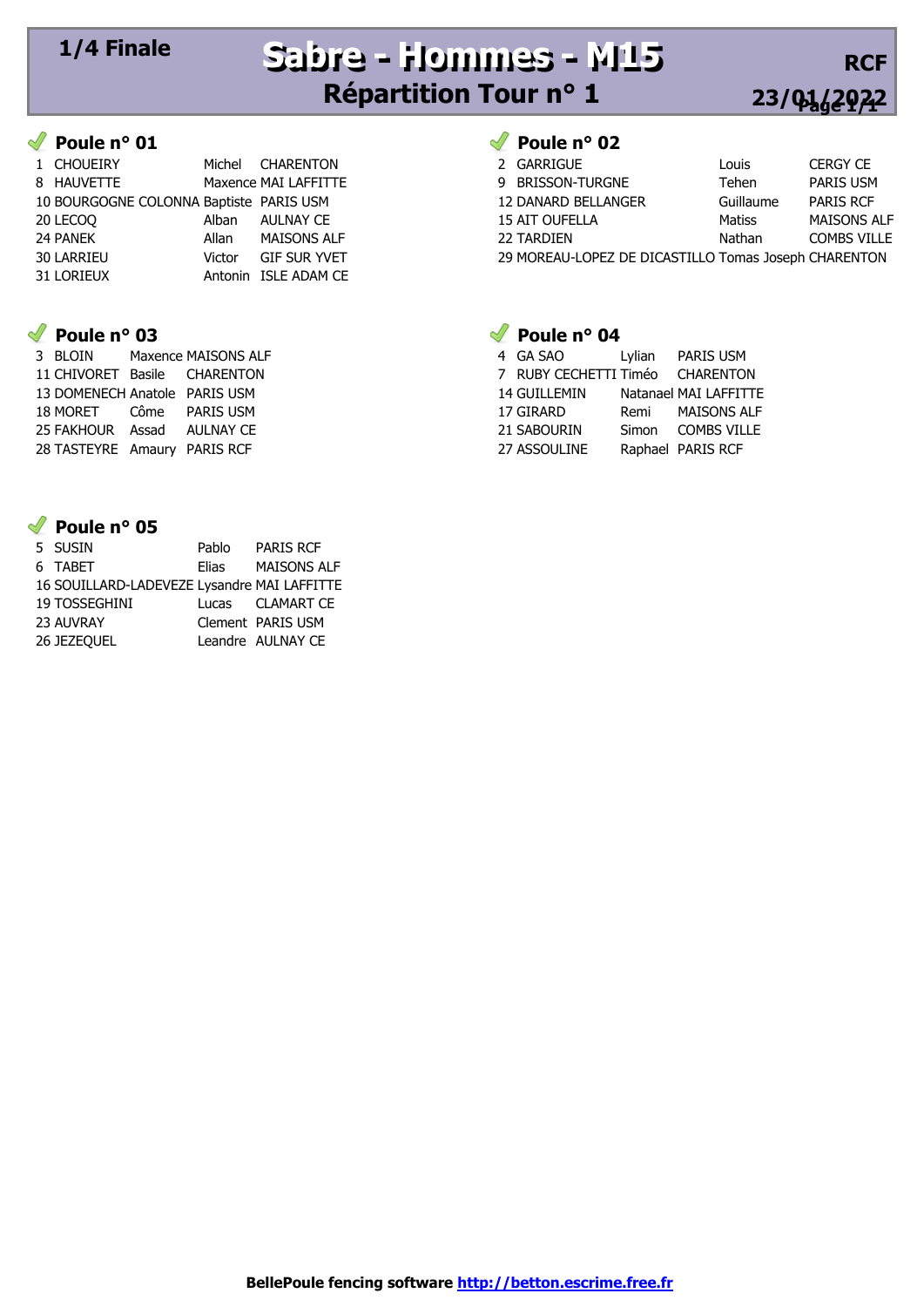# **Poules Tour n° 1**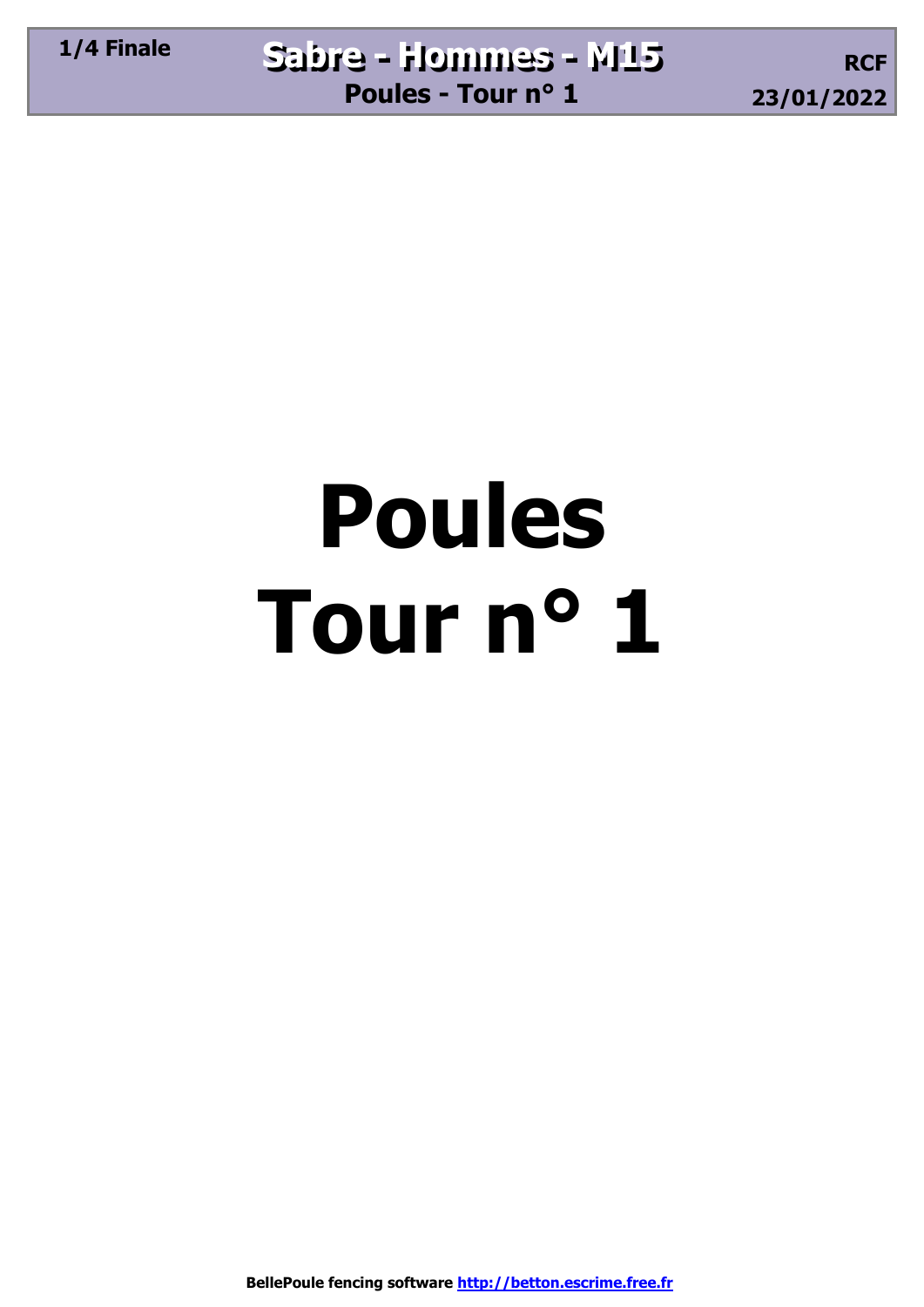### **1/4 Finale Sabre - Hommes - M15 Sabre - Hommes - M15 Poules - Tour n° 1**

**RCF**

**23/01/2022**

| Poule $n^{\circ}$ 01<br>驧 | <b>Arbitre</b>                         |   |                         |             |                         | <b>Piste</b>            |                |                         |                            |                         |    |                             |                |            |                                |                | Poule $n^{\circ}$ 02<br>嬲                           |                         | <b>Arbitre</b>           |             |                                |             | <b>Piste</b>                           |                |                |            |                         |                |                         |   |            |            |                         |        |                |
|---------------------------|----------------------------------------|---|-------------------------|-------------|-------------------------|-------------------------|----------------|-------------------------|----------------------------|-------------------------|----|-----------------------------|----------------|------------|--------------------------------|----------------|-----------------------------------------------------|-------------------------|--------------------------|-------------|--------------------------------|-------------|----------------------------------------|----------------|----------------|------------|-------------------------|----------------|-------------------------|---|------------|------------|-------------------------|--------|----------------|
|                           |                                        |   |                         |             | $\overline{2}$          | 3                       | $\overline{4}$ | -5                      | 6                          | 7                       |    | Vict.Intarctis<br>Victoires |                | T. domiees | T-Techles<br>Indice            | place          |                                                     |                         |                          |             |                                |             |                                        | -1             | $\overline{2}$ | 3          | $\overline{4}$          | -5             | 6                       |   | Victoires  | WE IMARCTS | T. domiées<br>T. recues | Indice | Place          |
|                           | AULNAY CELECOQ Alban 1                 |   |                         |             | 4                       | 3                       | v              | $\overline{\mathbf{2}}$ | $\overline{\mathbf{2}}$    | 1                       |    | 0,166                       | 17             | 26         | -9                             | -6             |                                                     |                         |                          |             |                                |             | <b>CERGY CE GARRIGUE Louis 1</b>       |                | v              | v          | v                       | v              | v                       |   | 5 1,000 25 |            | 5                       | $+20$  | $\overline{1}$ |
|                           | ISLE ADAM CE LORIEUX Antonin 2         |   |                         | v           |                         | v                       | v              | 3                       | 1                          | $\mathbf v$             | 4  | 0.666 24                    |                | 21         | $+3$                           | 3              |                                                     |                         |                          |             |                                |             | COMBS VILLE TARDIEN Nathan 2           | 0              |                | v          | 1                       | $\mathbf v$    | 1                       |   | 2 0.400 12 |            | 22                      | $-10$  | $\overline{4}$ |
|                           | PARIS USM BOURGOGNE COLONNA Baptiste 3 |   |                         | v           | 1                       |                         | v              | $\overline{\mathbf{2}}$ | 1                          | v                       | 3  | 0.500 19                    |                | 25         | -6                             | $\overline{4}$ | CHARENTON MOREAU-LOPEZ DE DICASTILLO Tomas Joseph 3 |                         |                          |             |                                |             |                                        | 1              | 4              |            | 4                       | $\mathbf{1}$   | 1                       | 0 | $0.000$ 11 |            | 25                      | $-14$  | - 6            |
|                           | <b>GIF SUR YVET LARRIEU Victor 4</b>   |   |                         | 1           | 4                       | 4                       |                | 1                       | 1                          | $\overline{\mathbf{2}}$ | 0  | 0,000 13                    |                | 30         | $-17$ 7                        |                |                                                     |                         |                          |             |                                |             | MAISONS ALF AIT OUFELLA Matiss 4       | $\mathbf{1}$   | v              | v          |                         | $\mathbf v$    | v                       |   | 4 0,800 21 |            | 13                      | $+8$   | - 2            |
|                           | MAI LAFFITTE HAUVETTE Maxence 5        |   |                         | $\mathbf v$ | v                       | v                       | v              |                         | $\mathbf{1}$               | $\mathbf{v}$            | 5. | 0,833 26                    |                |            | $14 + 12$ 2                    |                |                                                     |                         |                          |             |                                |             | PARIS RCF DANARD BELLANGER Guillaume 5 | 1              | 3              | v          | $\overline{\mathbf{2}}$ |                | $\overline{\mathbf{2}}$ |   | 0,200 13   |            | 21                      | $-8$   | -5             |
|                           | CHARENTON CHOUEIRY Michel 6            |   |                         | v           | v                       | V                       | V              | $\mathbf v$             |                            | $\mathbf{v}$            | 6  | 1,000 30                    |                | 6          | $+24$ 1                        |                |                                                     |                         |                          |             |                                |             | PARIS USM BRISSON-TURGNE Tehen 6       | $\overline{2}$ | v              | v          | 1                       | v              |                         |   | 3 0,600 18 |            | 14                      | $+4$   | - 3            |
|                           | MAISONS ALF PANEK Allan 7              |   |                         | v           | $\overline{\mathbf{2}}$ | 3                       | v              | 1                       | $\mathbf 0$                |                         |    | 2 0,333 16                  |                | 23         | $-7$                           | - 5            |                                                     |                         |                          |             |                                |             |                                        |                |                |            |                         |                |                         |   |            |            |                         |        |                |
| Poule $n^{\circ}$ 03<br>▓ | <b>Arbitre</b>                         |   | $\overline{2}$          | 3           | $\overline{4}$          | <b>Piste</b><br>5       | 6              |                         | Vict.Ithactes<br>Victoires | T. données              |    | T-Tecues<br>Indice          | place          |            | ∜Poule n<br>$^{\circ}$ 04<br>鑿 |                | <b>Arbitre</b>                                      |                         | $\overline{\phantom{a}}$ | 3           | <b>Piste</b><br>$\overline{4}$ | 5           | 6                                      | Victoires      | Vict.Imaches   | T. domiees | T-recues                | Indice         | place                   |   |            |            |                         |        |                |
|                           | PARIS USM MORET Côme 1                 |   | 1                       | v           | 3                       | $\overline{\mathbf{2}}$ | v              | $\overline{2}$          | 0.400 16                   |                         | 17 | $-1$                        | $\overline{4}$ |            |                                |                | MAISONS ALF GIRARD Remi 1                           |                         | v                        | v           | v                              | $\mathbf 0$ | $\mathbf v$                            |                | 0,800 20       | 17         | $+3$                    | 2              |                         |   |            |            |                         |        |                |
|                           | MAISONS ALF <b>BLOIN</b> Maxence 2     | v |                         | v           | v                       | v                       | v              | 5                       | 1,000 25                   |                         | 8  | $+17$ 1                     |                |            |                                |                | PARIS RCF ASSOULINE Raphael 2                       | 3                       |                          | v           | $\overline{\mathbf{2}}$        | 3           | $\overline{4}$                         |                | 0,200 17       | 21         | $-4$                    | - 5            |                         |   |            |            |                         |        |                |
|                           | PARIS RCFTASTEYRE Amaury 3             | 1 | $\overline{\mathbf{z}}$ |             | 3                       | 1                       | V              | 1                       | 0,200 12 23                |                         |    | $-11$ 5                     |                |            |                                |                | <b>COMBS VILLE SABOURIN Simon 3</b>                 | $\overline{\mathbf{2}}$ | 1                        |             | $\mathbf{1}$                   | 1           | 1<br>$\mathbf v$                       |                | 0,200 10       | 20         |                         | $-10$ 6        |                         |   |            |            |                         |        |                |
|                           | PARIS USM DOMENECH Anatole 4           | v | 3                       | v           |                         | $\mathbf{1}$            | V              | 3                       | 0,600 19                   |                         | 17 | $+2$ 3                      |                |            |                                |                | CHARENTON RUBY CECHETTI Timéo 4                     | 3                       | $\mathbf v$              | v           |                                | $\mathbf v$ | $\mathbf v$                            | 4              | 0,800 23       |            | $12 + 11$ 1             |                |                         |   |            |            |                         |        |                |
|                           | CHARENTON CHIVORET Basile 5            | v | $\overline{\mathbf{2}}$ | v           | v                       |                         | $\mathbf v$    | 4                       | 0,800 22                   |                         | 9  | $+13$ 2                     |                |            |                                |                | PARIS USM GA SAO Lylian 5                           | $\mathbf v$             | v                        | v           | $\overline{2}$                 |             | $\overline{\mathbf{2}}$                | 3              | 0,600 19       | 14         | $+5$                    | $_{3}$         |                         |   |            |            |                         |        |                |
|                           | AULNAY CE FAKHOUR Assad 6              | 1 | 0                       | 3           | 1                       | 0                       |                |                         | $0$ $0,000$ 5              |                         | 25 | -20                         | - 6            |            |                                |                | MAI LAFFITTE GUILLEMIN Natanael 6                   | 4                       | $\mathbf v$              | $\mathbf 0$ | $\overline{\mathbf{2}}$        | $\mathbf v$ |                                        | 2 0,400 16     |                |            | 21 - 5                  | $\overline{4}$ |                         |   |            |            |                         |        |                |
|                           |                                        |   |                         |             |                         |                         |                |                         |                            |                         |    |                             |                |            |                                |                |                                                     |                         |                          |             |                                |             |                                        |                |                |            |                         |                |                         |   |            |            |                         |        |                |

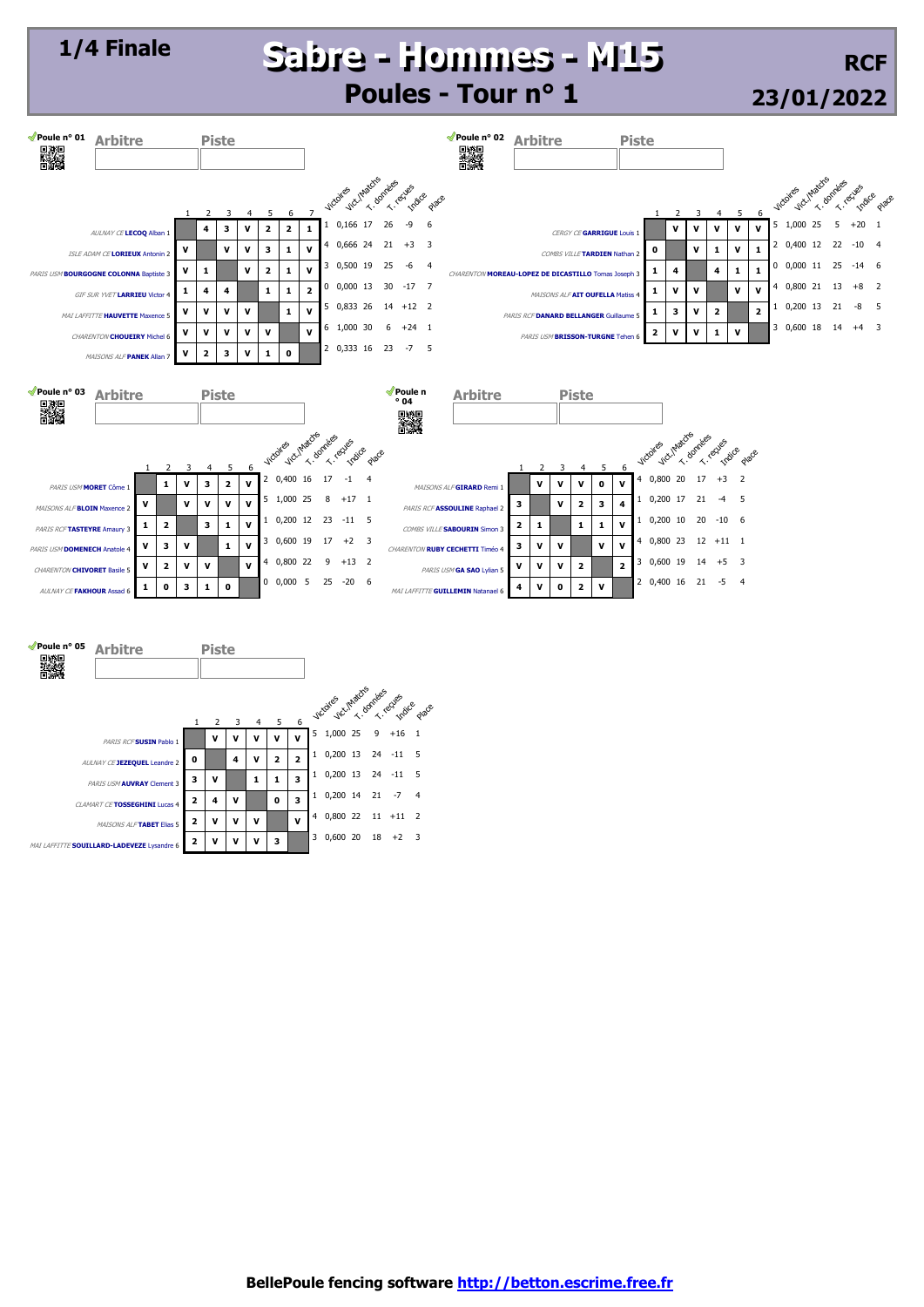## **Poules Tour n° 1 Classement**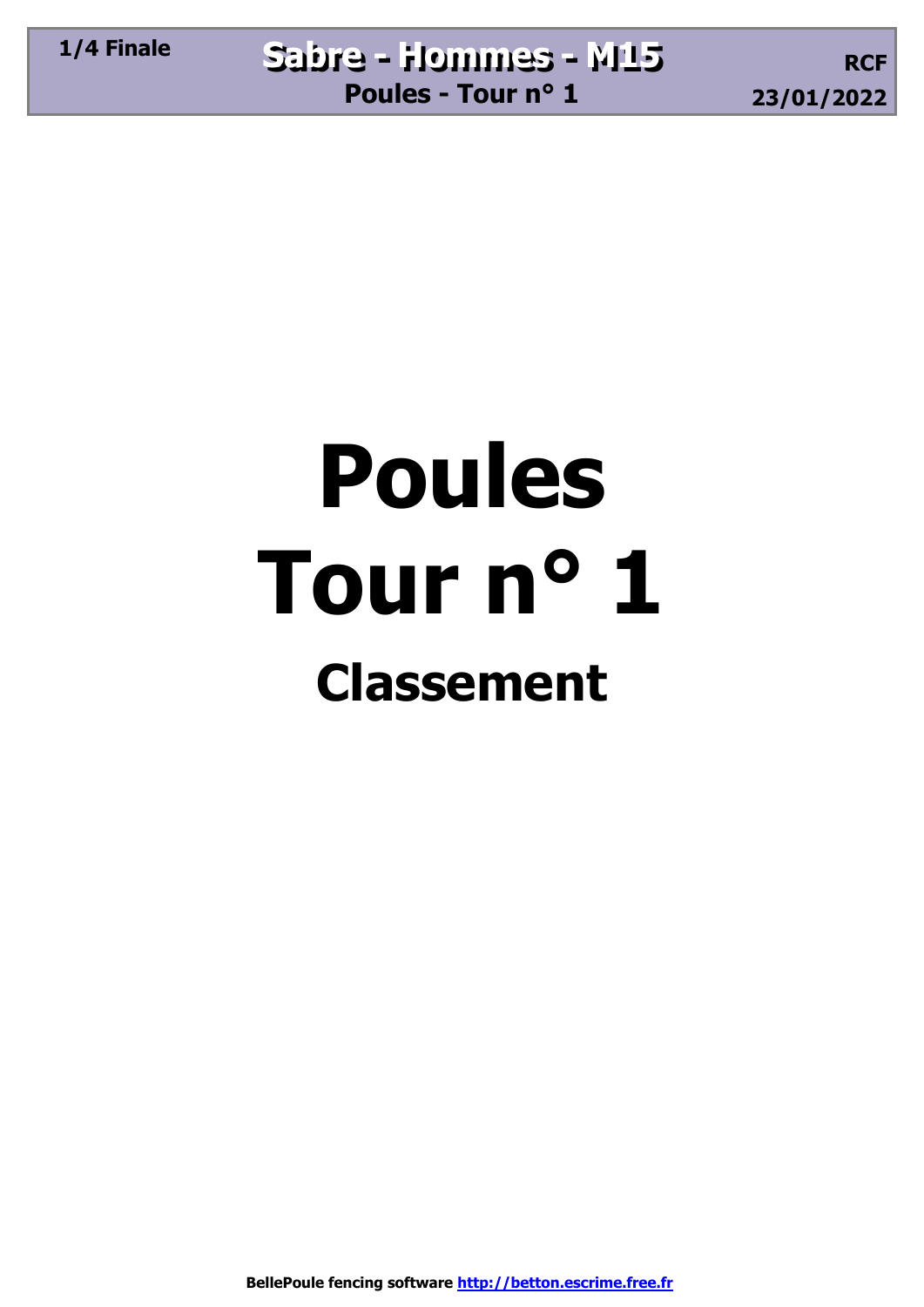### **1/4 Finale Sabre - Hommes - M15 Sabre - Hommes - M15 Poules - Tour n° 1**

| place          | nom                        | prénom          | club                |                          | poule nº Vict./Matchs (‰) indice Touches données |                |    |
|----------------|----------------------------|-----------------|---------------------|--------------------------|--------------------------------------------------|----------------|----|
| 1              | <b>CHOUEIRY</b>            | Michel          | <b>CHARENTON</b>    | $\mathbf{1}$             | 1000                                             | 24             | 30 |
| 2              | <b>GARRIGUE</b>            | Louis           | <b>CERGY CE</b>     | $\overline{2}$           | 1000                                             | 20             | 25 |
| 3              | <b>BLOIN</b>               | Maxence         | <b>MAISONS ALF</b>  | 3                        | 1000                                             | 17             | 25 |
| 4              | <b>SUSIN</b>               | Pablo           | <b>PARIS RCF</b>    | 5                        | 1000                                             | 16             | 25 |
| 5              | <b>HAUVETTE</b>            | Maxence         | <b>MAI LAFFITTE</b> | $\mathbf{1}$             | 833                                              | 12             | 26 |
| 6              | <b>CHIVORET</b>            | <b>Basile</b>   | <b>CHARENTON</b>    | 3                        | 800                                              | 13             | 22 |
| $\overline{7}$ | <b>RUBY CECHETTI</b>       | Timéo           | <b>CHARENTON</b>    | $\overline{4}$           | 800                                              | 11             | 23 |
| 8              | <b>TABET</b>               | Elias           | <b>MAISONS ALF</b>  | 5                        | 800                                              | 11             | 22 |
| 9              | <b>AIT OUFELLA</b>         | <b>Matiss</b>   | <b>MAISONS ALF</b>  | $\mathcal{P}$            | 800                                              | 8              | 21 |
| 10             | <b>GIRARD</b>              | Remi            | <b>MAISONS ALF</b>  | 4                        | 800                                              | 3              | 20 |
| 11             | <b>LORIEUX</b>             | Antonin         | ISLE ADAM CE        | $\overline{1}$           | 666                                              | 3              | 24 |
| 12             | <b>GA SAO</b>              | Lylian          | PARIS USM           | 4                        | 600                                              | 5              | 19 |
| 13             | <b>BRISSON-TURGNE</b>      | Tehen           | <b>PARIS USM</b>    | $\mathcal{P}$            | 600                                              | $\overline{4}$ | 18 |
| 14             | SOUILLARD-LADEVEZE         | Lysandre        | <b>MAI LAFFITTE</b> | 5                        | 600                                              | $\overline{2}$ | 20 |
| 15             | <b>DOMENECH</b>            | Anatole         | <b>PARIS USM</b>    | 3                        | 600                                              | $\overline{2}$ | 19 |
| 16             | <b>BOURGOGNE COLONNA</b>   | <b>Baptiste</b> | PARIS USM           | $\mathbf{1}$             | 500                                              | $-6$           | 19 |
| 17             | <b>MORET</b>               | Côme            | <b>PARIS USM</b>    | 3                        | 400                                              | $-1$           | 16 |
| 18             | <b>GUILLEMIN</b>           | Natanael        | <b>MAI LAFFITTE</b> | 4                        | 400                                              | $-5$           | 16 |
| 19             | <b>TARDIEN</b>             | Nathan          | <b>COMBS VILLE</b>  | 2                        | 400                                              | $-10$          | 12 |
| 20             | <b>PANEK</b>               | Allan           | <b>MAISONS ALF</b>  | $\mathbf{1}$             | 333                                              | $-7$           | 16 |
| 21             | <b>ASSOULINE</b>           | Raphael         | <b>PARIS RCF</b>    | $\overline{4}$           | 200                                              | $-4$           | 17 |
| 22             | <b>TOSSEGHINI</b>          | Lucas           | <b>CLAMART CE</b>   | 5                        | 200                                              | $-7$           | 14 |
| 23             | <b>DANARD BELLANGER</b>    | Guillaume       | <b>PARIS RCF</b>    | $\mathcal{P}$            | 200                                              | $-8$           | 13 |
| 24             | <b>SABOURIN</b>            | Simon           | <b>COMBS VILLE</b>  | $\overline{4}$           | 200                                              | $-10$          | 10 |
| 25             | <b>JEZEQUEL</b>            | Leandre         | <b>AULNAY CE</b>    | 5                        | 200                                              | $-11$          | 13 |
| 25             | <b>AUVRAY</b>              | Clement         | PARIS USM           | 5                        | 200                                              | $-11$          | 13 |
| 27             | <b>TASTEYRE</b>            | Amaury          | <b>PARIS RCF</b>    | 3                        | 200                                              | $-11$          | 12 |
| 28             | <b>LECOQ</b>               | Alban           | <b>AULNAY CE</b>    | $\mathbf{1}$             | 166                                              | $-9$           | 17 |
| 29             | MOREAU-LOPEZ DE DICASTILLO | Tomas Joseph    | <b>CHARENTON</b>    | $\overline{\phantom{0}}$ | $\Omega$                                         | $-14$          | 11 |
| 30             | LARRIEU                    | Victor          | <b>GIF SUR YVET</b> | $\mathbf{1}$             | 0                                                | $-17$          | 13 |
| 31             | <b>FAKHOUR</b>             | Assad           | <b>AULNAY CE</b>    | 3                        | $\Omega$                                         | $-20$          | 5  |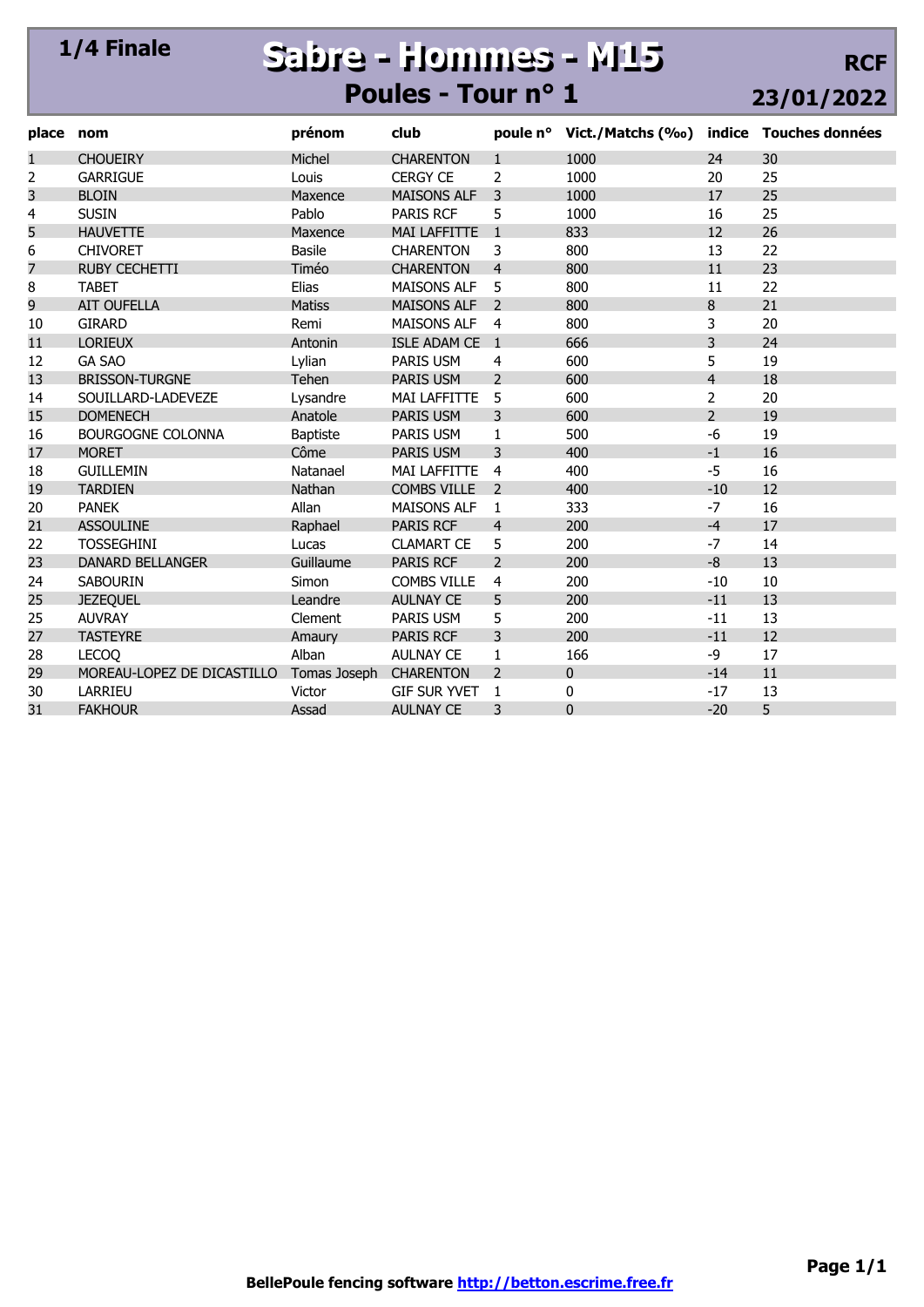## **Tableau Tableau de 32 ... Tableau de 8**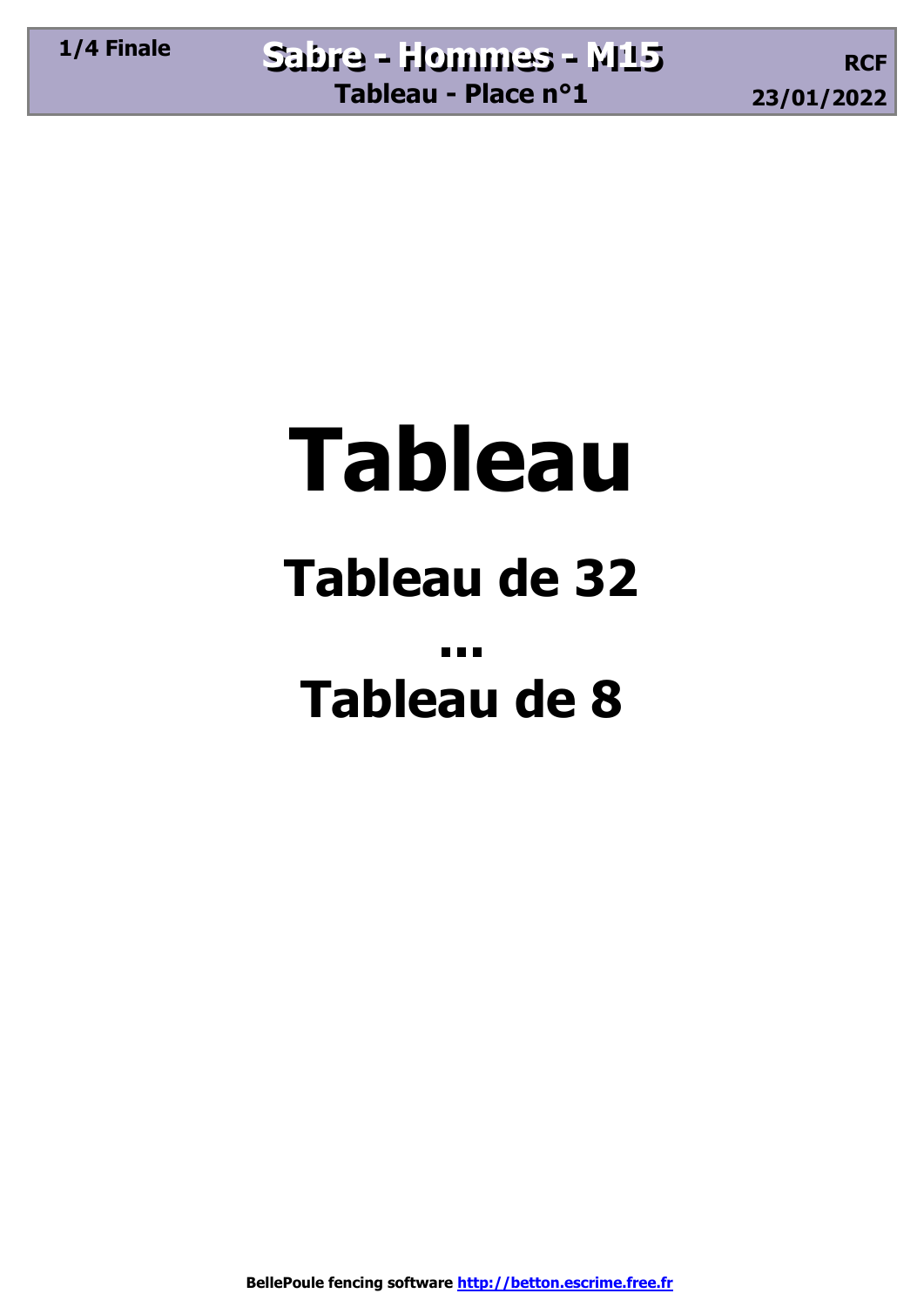### **1/4 Finale Sabre - Hommes - M15 Sabre - Hommes - M15**

**Tableau - Place n°1**

| <b>√Tableau de 32</b>                                                     |                 | Tableau de 16                                                      |                | <b>√Tableau de 8</b>                                          |                        |
|---------------------------------------------------------------------------|-----------------|--------------------------------------------------------------------|----------------|---------------------------------------------------------------|------------------------|
| 1 <b>CHOUEIRY</b> Michel CHARENTON                                        |                 |                                                                    |                |                                                               |                        |
|                                                                           |                 | $V$ <sup><math>\overline{V}</math></sup><br><b>CHOUEIRY Michel</b> | $1 - 16.1$     | $V$ <sup><math>\bar{V}</math></sup><br><b>CHOUEIRY Michel</b> |                        |
| 17 MORET Côme PARIS USM<br>$V^{\dagger}$                                  |                 |                                                                    |                |                                                               |                        |
| $14^{\degree}$<br>16 <b>BOURGOGNE COLONNA</b> Baptiste PARIS USM          | $1 - 32.2$      | $3^{\circ}$<br><b>MORET</b> Côme                                   |                | $1 - 8.1$                                                     |                        |
| $V^{\top}$<br>9 AIT OUFELLA Matiss MAISONS ALF                            |                 |                                                                    |                |                                                               | <b>CHOUEIRY Michel</b> |
| $11^{\degree}$<br>24 SABOURIN Simon COMBS VILLE                           | $1 - 32.3$      | 8<br><b>AIT OUFELLA Matiss</b>                                     |                |                                                               |                        |
| 25 JEZEQUEL Leandre AULNAY CE                                             | $1 - 32.4$      | <b>TABET Elias</b><br>$\mathbf{v}$                                 | $1 - 16.2$     | $11^{\degree}$<br><b>TABET Elias</b>                          |                        |
| 8 TABET Elias MAISONS ALF<br>$V$ <sup><math>\bar{V}</math></sup>          |                 |                                                                    |                |                                                               |                        |
| <b>5 HAUVETTE</b> Maxence MAI LAFFITTE<br>$\mathbf{v}$                    |                 |                                                                    |                |                                                               |                        |
| 28 LECOQ Alban AULNAY CE<br>8 <sup>2</sup>                                | $1 - 32.5$      | $6^{\circ}$<br><b>HAUVETTE Maxence</b>                             | $1 - 16.3$     | $\mathbf{v}$<br><b>GA SAO Lylian</b>                          |                        |
| $5^{\circ}$<br>21 ASSOULINE Raphael PARIS RCF                             |                 |                                                                    |                |                                                               |                        |
| $V$ <sup><math>\mathbf{V}</math></sup><br>12 GA SAO Lylian PARIS USM      | $1 - 32.6$      | $V^{\top}$<br><b>GA SAO Lylian</b>                                 |                |                                                               |                        |
| $\mathsf{v}$<br>13 BRISSON-TURGNE Tehen PARIS USM                         |                 |                                                                    |                | $1 - 8.2$                                                     | <b>GA SAO Lylian</b>   |
| $11^{\degree}$<br>20 PANEK Allan MAISONS ALF                              | $1 - 32.7$      | $5^{\circ}$<br><b>BRISSON-TURGNE Tehen</b>                         |                |                                                               |                        |
| 29 MOREAU-LOPEZ DE DICASTILLO Tomas Joseph CHARENTON                      | 6<br>$1 - 32.8$ | $\mathbf{v}$<br><b>SUSIN Pablo</b>                                 | $1 - 16.4$     | $6^{\circ}$<br><b>SUSIN Pablo</b>                             |                        |
| 4 SUSIN Pablo PARIS RCF<br>$\mathbf{v}$                                   |                 |                                                                    |                |                                                               |                        |
| $\mathbf{v}$<br>3 <b>BLOIN</b> Maxence MAISONS ALF                        | $1 - 32.9$      | $V^{\top}$<br><b>BLOIN</b> Maxence                                 |                |                                                               |                        |
| $\mathbf{0}$<br>30 LARRIEU Victor GIF SUR YVET                            |                 |                                                                    |                |                                                               |                        |
| $7^{\circ}$<br>19 TARDIEN Nathan COMBS VILLE                              |                 |                                                                    | $1 - 16.5$     | $\mathbf{v}$<br><b>BLOIN</b> Maxence                          |                        |
| $\mathbf{v}$<br>14 <b>SOUILLARD-LADEVEZE</b> Lysandre MAI LAFFITTE        | $1 - 32.10$     | <b>SOUILLARD-LADEVEZE</b> Lysandre                                 | $12^{\degree}$ |                                                               |                        |
| 11 <b>LORIEUX</b> Antonin ISLE ADAM CE<br>$\mathbf{v}$                    |                 |                                                                    |                | $1 - 8.3$                                                     | <b>BLOIN</b> Maxence   |
| $9^{\frac{1}{2}}$<br>22 TOSSEGHINI Lucas CLAMART CE                       | $1 - 32.11$     | $\overline{z}$<br><b>LORIEUX</b> Antonin                           |                |                                                               |                        |
| $\overline{\mathbf{3}}$<br>27 TASTEYRE Amaury PARIS RCF                   |                 |                                                                    | $1 - 16.6$     | <b>CHIVORET Basile</b><br>11                                  |                        |
| $V^{\top}$<br><b>6 CHIVORET</b> Basile CHARENTON                          | $1 - 32.12$     | $V^{\top}$<br><b>CHIVORET Basile</b>                               |                |                                                               |                        |
| $\mathsf{v}$                                                              |                 |                                                                    |                |                                                               |                        |
| 7 RUBY CECHETTI Timéo CHARENTON                                           | $1 - 32.13$     | $V$ <sup>V</sup><br><b>RUBY CECHETTI Timéo</b>                     |                |                                                               |                        |
| 26 AUVRAY Clement PARIS USM<br>$\overline{\mathbf{4}}$                    |                 |                                                                    | $1 - 16.7$     | <b>RUBY CECHETTI Timéo</b><br>$10^{\degree}$                  |                        |
| $10^{\degree}$<br>23 DANARD BELLANGER Guillaume PARIS RCF                 | $1 - 32.14$     | <b>GIRARD Remi</b><br>$13^{\degree}$                               |                |                                                               |                        |
| $V^{\top}$<br>10 GIRARD Remi MAISONS ALF                                  |                 |                                                                    |                | $1 - 8.4$                                                     | <b>GARRIGUE Louis</b>  |
| $V$ <sup><math>\overline{V}</math></sup><br>15 DOMENECH Anatole PARIS USM |                 |                                                                    |                |                                                               |                        |
| $13^{\degree}$<br>18 <b>GUILLEMIN</b> Natanael MAI LAFFITTE               | $1 - 32.15$     | $5^{\circ}$<br><b>DOMENECH Anatole</b>                             |                |                                                               |                        |
| 31 FAKHOUR Assad AULNAY CE<br>$\overline{2}$                              |                 |                                                                    | $1 - 16.8$     | $V$ <sup><math>\bar{V}</math></sup><br><b>GARRIGUE Louis</b>  |                        |
| $V$ <sup><math>\overline{V}</math></sup><br>2 GARRIGUE Louis CERGY CE     | $1 - 32.16$     | $\mathbf{v}$<br><b>GARRIGUE Louis</b>                              |                |                                                               |                        |
|                                                                           |                 |                                                                    |                |                                                               |                        |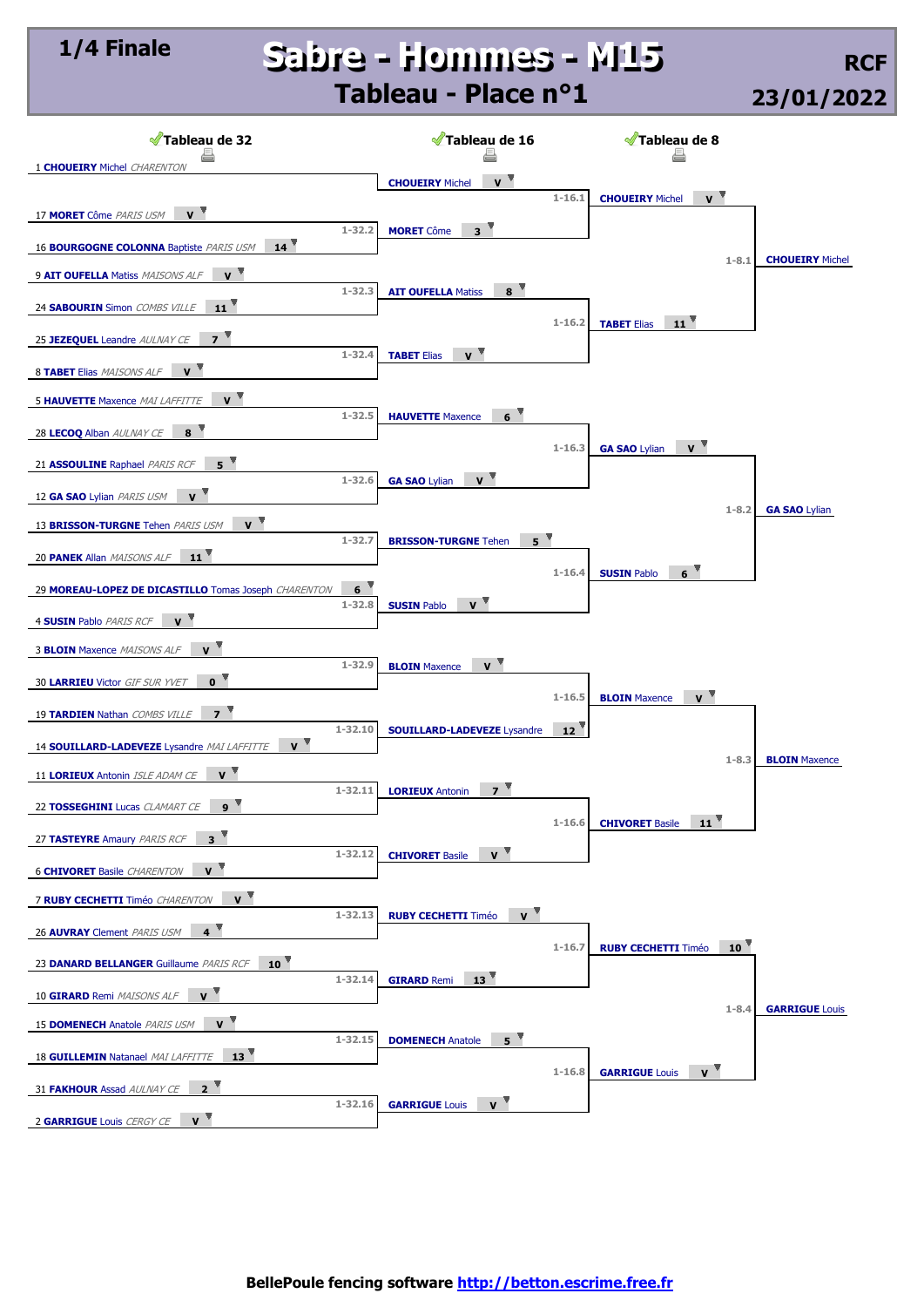## **Tableau Demi-finale ...**

### **Vainqueur**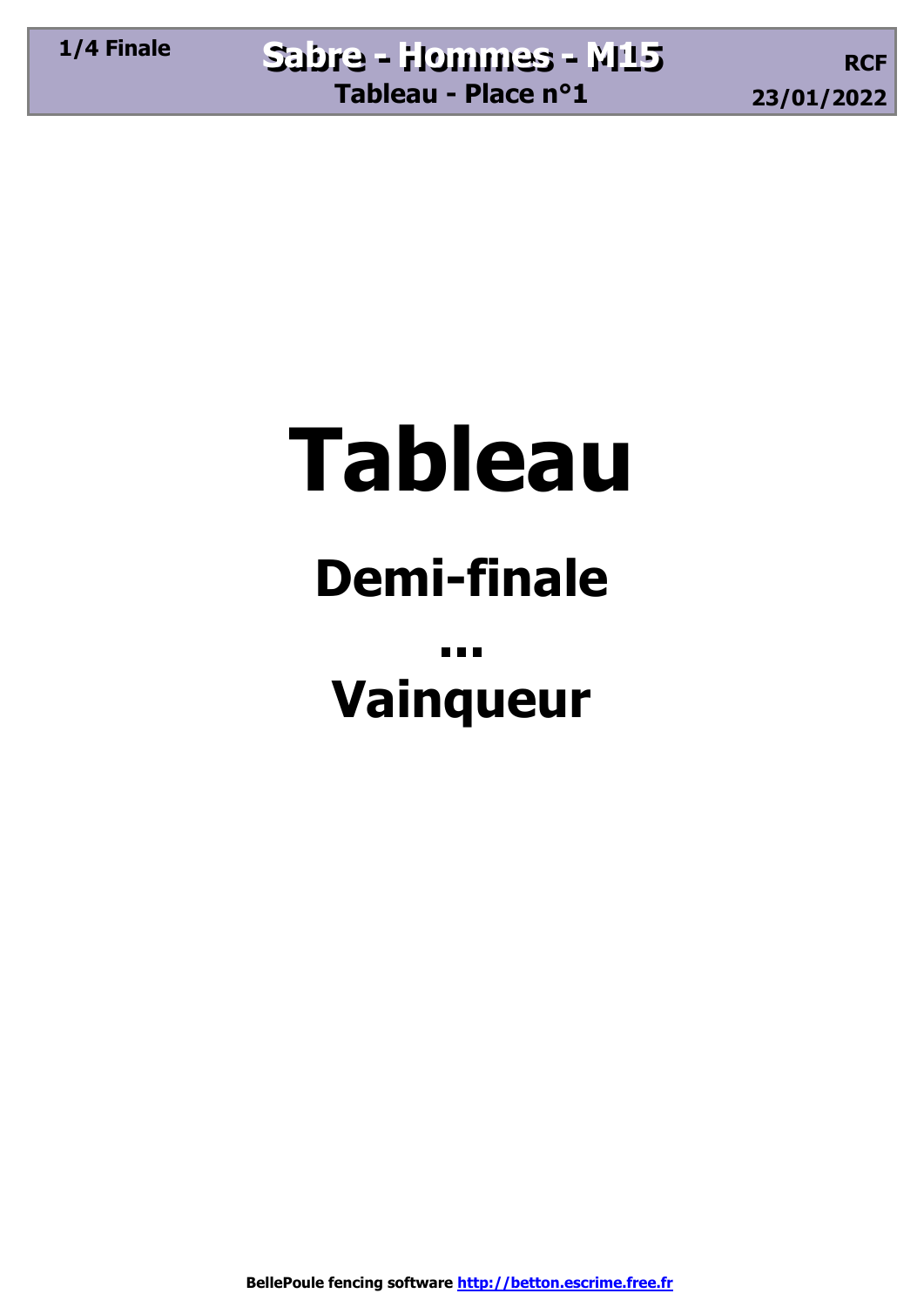### **1/4 Finale Sabre - Hommes - M15 Sabre - Hommes - M15 Tableau - Place n°1**

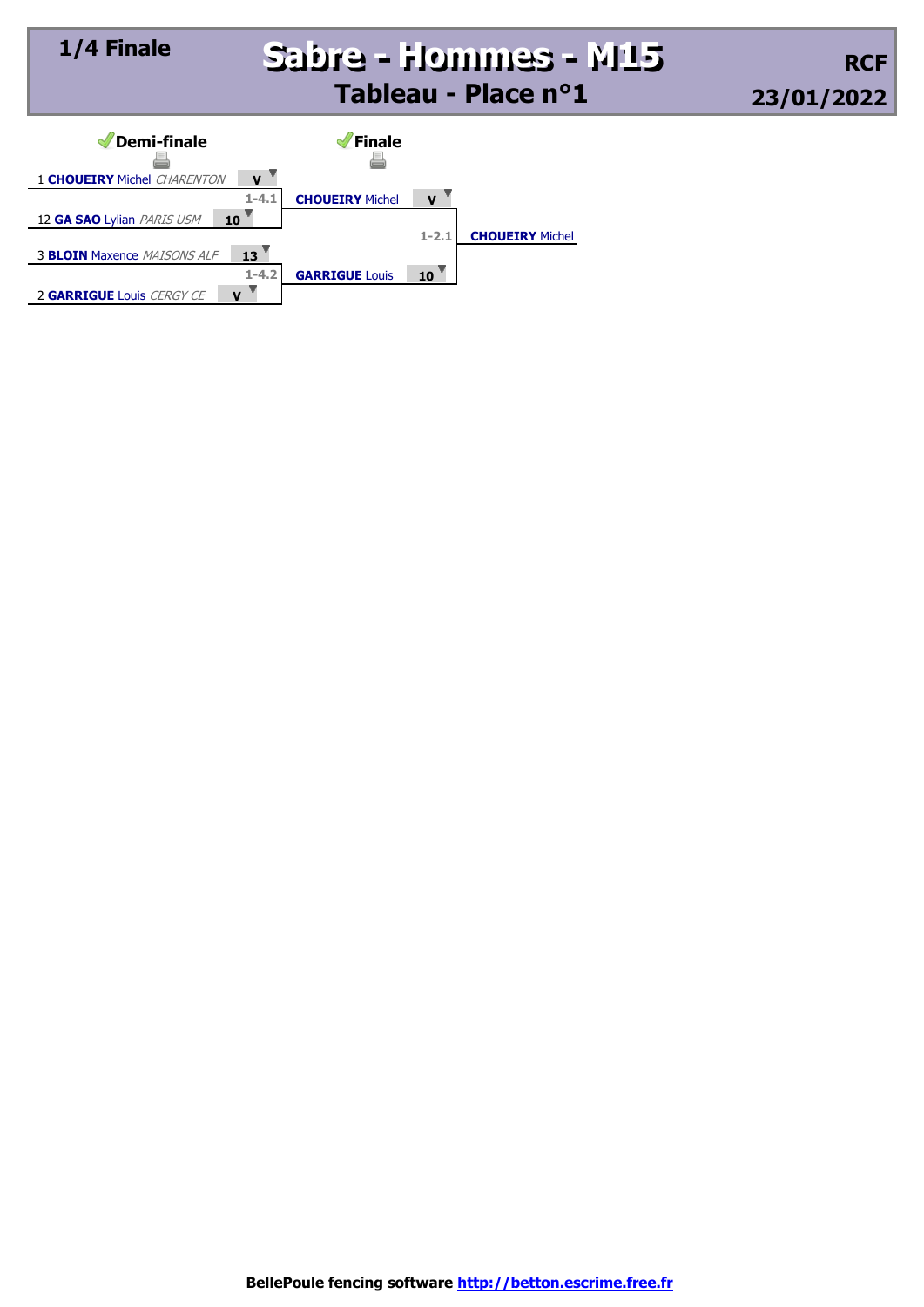## **Tableau**

### **Classement**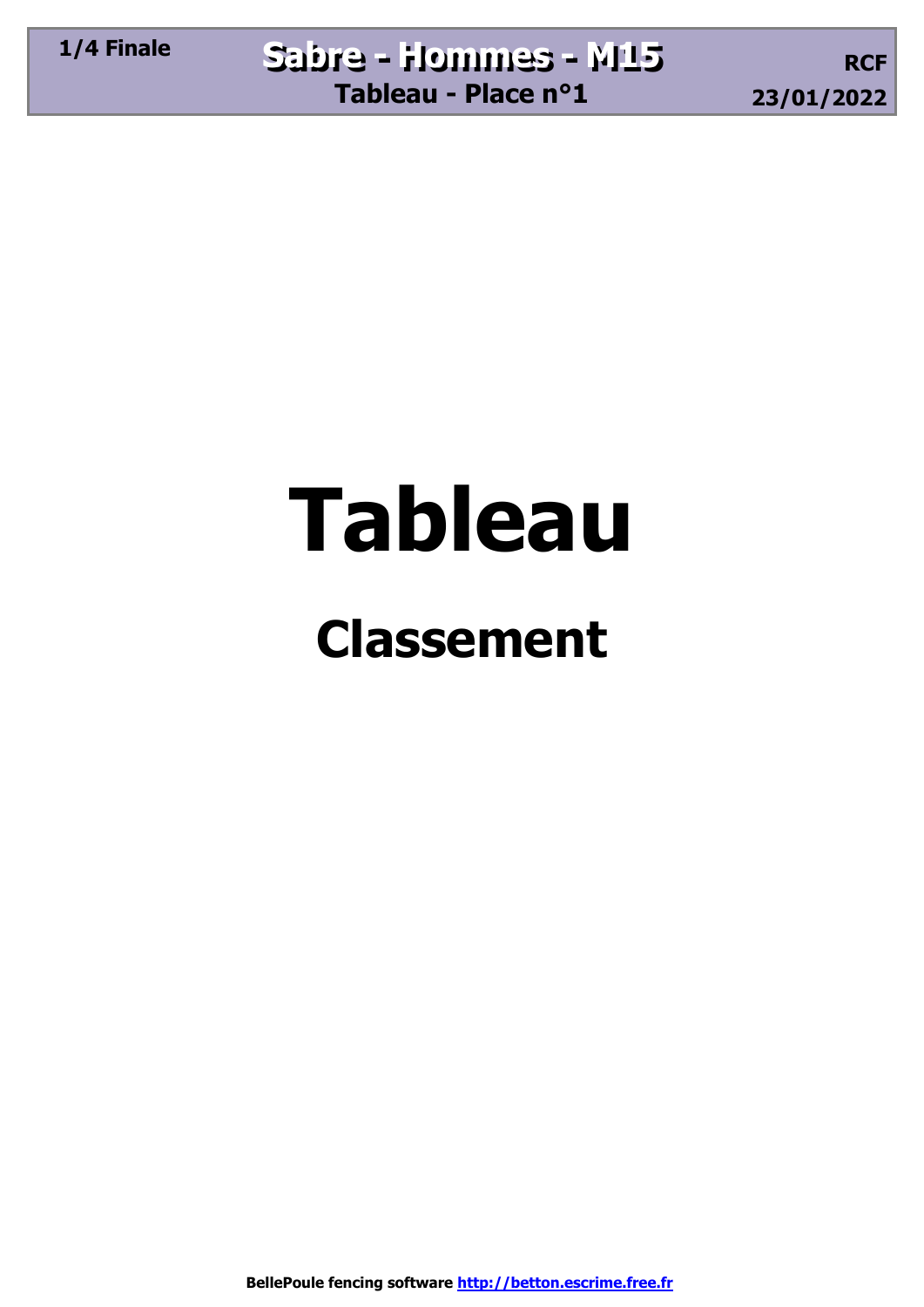### Sabre - Hommes - M15 Tableau - Place n°1

| place          | nom                        | prénom          | club                |
|----------------|----------------------------|-----------------|---------------------|
| $\mathbf{1}$   | <b>CHOUEIRY</b>            | Michel          | <b>CHARENTON</b>    |
| $\overline{2}$ | <b>GARRIGUE</b>            | Louis           | <b>CERGY CE</b>     |
| 3              | <b>BLOIN</b>               | Maxence         | <b>MAISONS ALF</b>  |
| 3              | <b>GA SAO</b>              | Lylian          | <b>PARIS USM</b>    |
| 5              | <b>SUSIN</b>               | Pablo           | <b>PARIS RCF</b>    |
| 6              | <b>CHIVORET</b>            | <b>Basile</b>   | <b>CHARENTON</b>    |
| 7              | <b>RUBY CECHETTI</b>       | Timéo           | <b>CHARENTON</b>    |
| 8              | <b>TABET</b>               | <b>Elias</b>    | <b>MAISONS ALF</b>  |
| 9              | <b>HAUVETTE</b>            | Maxence         | <b>MAI LAFFITTE</b> |
| 10             | <b>AIT OUFELLA</b>         | <b>Matiss</b>   | <b>MAISONS ALF</b>  |
| 11             | <b>GIRARD</b>              | Remi            | <b>MAISONS ALF</b>  |
| 12             | <b>LORIEUX</b>             | Antonin         | <b>ISLE ADAM CE</b> |
| 13             | <b>BRISSON-TURGNE</b>      | Tehen           | <b>PARIS USM</b>    |
| 14             | SOUILLARD-LADEVEZE         | Lysandre        | <b>MAI LAFFITTE</b> |
| 15             | <b>DOMENECH</b>            | Anatole         | <b>PARIS USM</b>    |
| 16             | <b>MORET</b>               | Côme            | <b>PARIS USM</b>    |
| 17             | <b>BOURGOGNE COLONNA</b>   | <b>Baptiste</b> | <b>PARIS USM</b>    |
| 18             | <b>GUILLEMIN</b>           | Natanael        | <b>MAI LAFFITTE</b> |
| 19             | <b>TARDIEN</b>             | Nathan          | <b>COMBS VILLE</b>  |
| 20             | <b>PANEK</b>               | Allan           | <b>MAISONS ALF</b>  |
| 21             | <b>ASSOULINE</b>           | Raphael         | <b>PARIS RCF</b>    |
| 22             | <b>TOSSEGHINI</b>          | Lucas           | <b>CLAMART CE</b>   |
| 23             | <b>DANARD BELLANGER</b>    | Guillaume       | <b>PARIS RCF</b>    |
| 24             | <b>SABOURIN</b>            | Simon           | <b>COMBS VILLE</b>  |
| 25             | <b>JEZEQUEL</b>            | Leandre         | <b>AULNAY CE</b>    |
| 25             | <b>AUVRAY</b>              | Clement         | <b>PARIS USM</b>    |
| 27             | <b>TASTEYRE</b>            | Amaury          | <b>PARIS RCF</b>    |
| 28             | <b>LECOQ</b>               | Alban           | <b>AULNAY CE</b>    |
| 29             | MOREAU-LOPEZ DE DICASTILLO | Tomas Joseph    | <b>CHARENTON</b>    |
| 30             | <b>LARRIEU</b>             | Victor          | <b>GIF SUR YVET</b> |
| 31             | <b>FAKHOUR</b>             | Assad           | <b>AULNAY CE</b>    |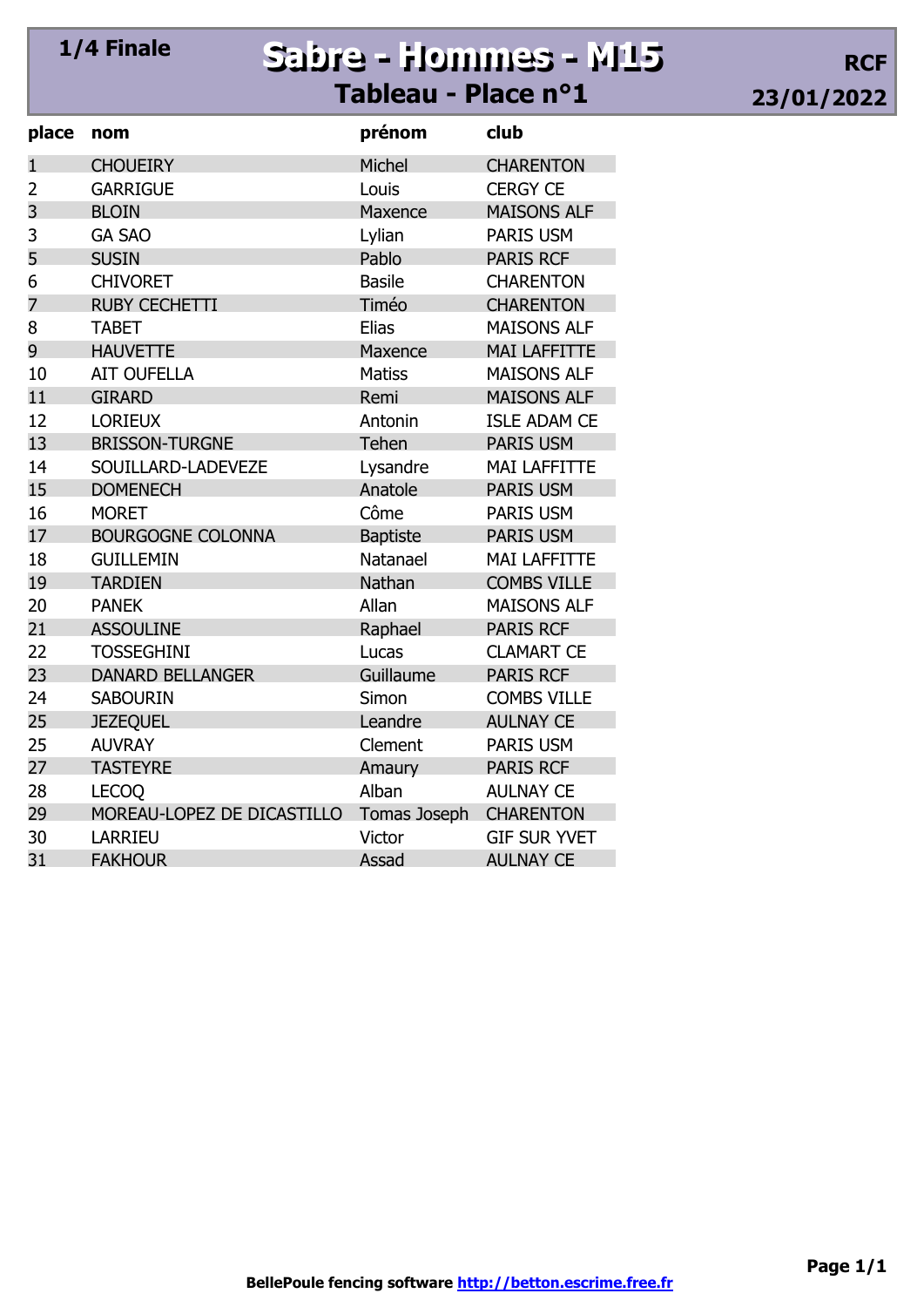# **Classement général**